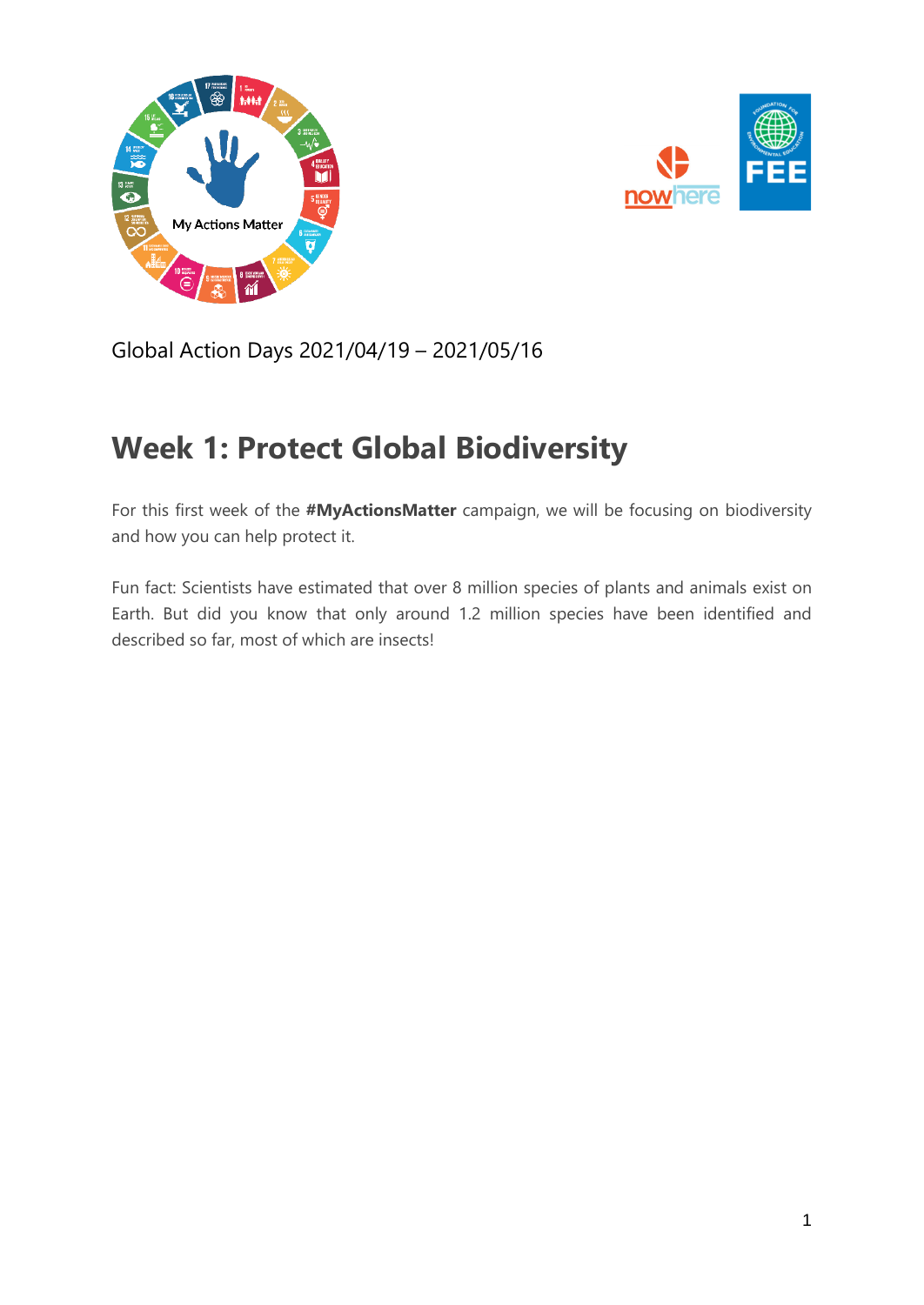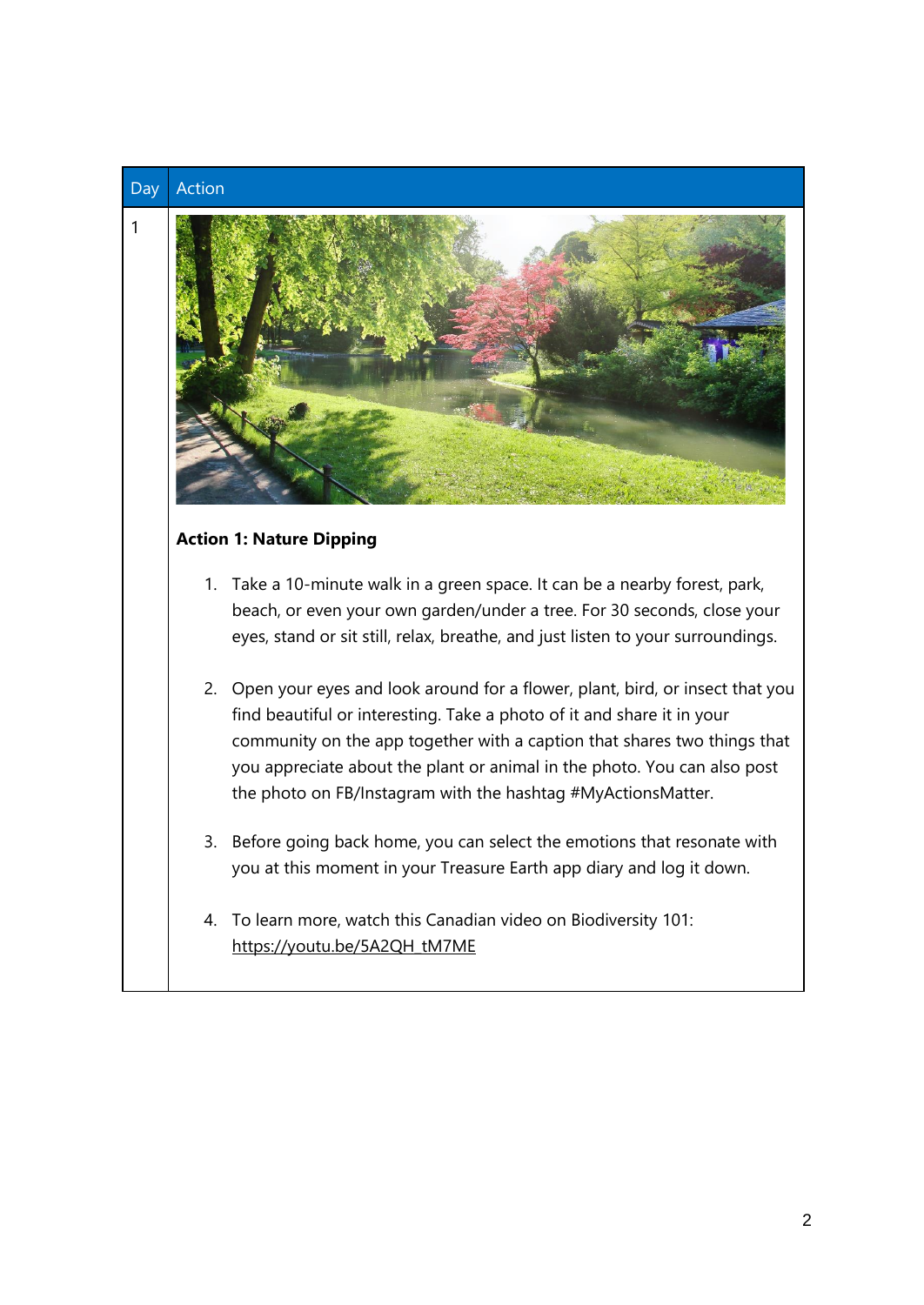

<https://www.surveymonkey.com/r/QX9P5MM>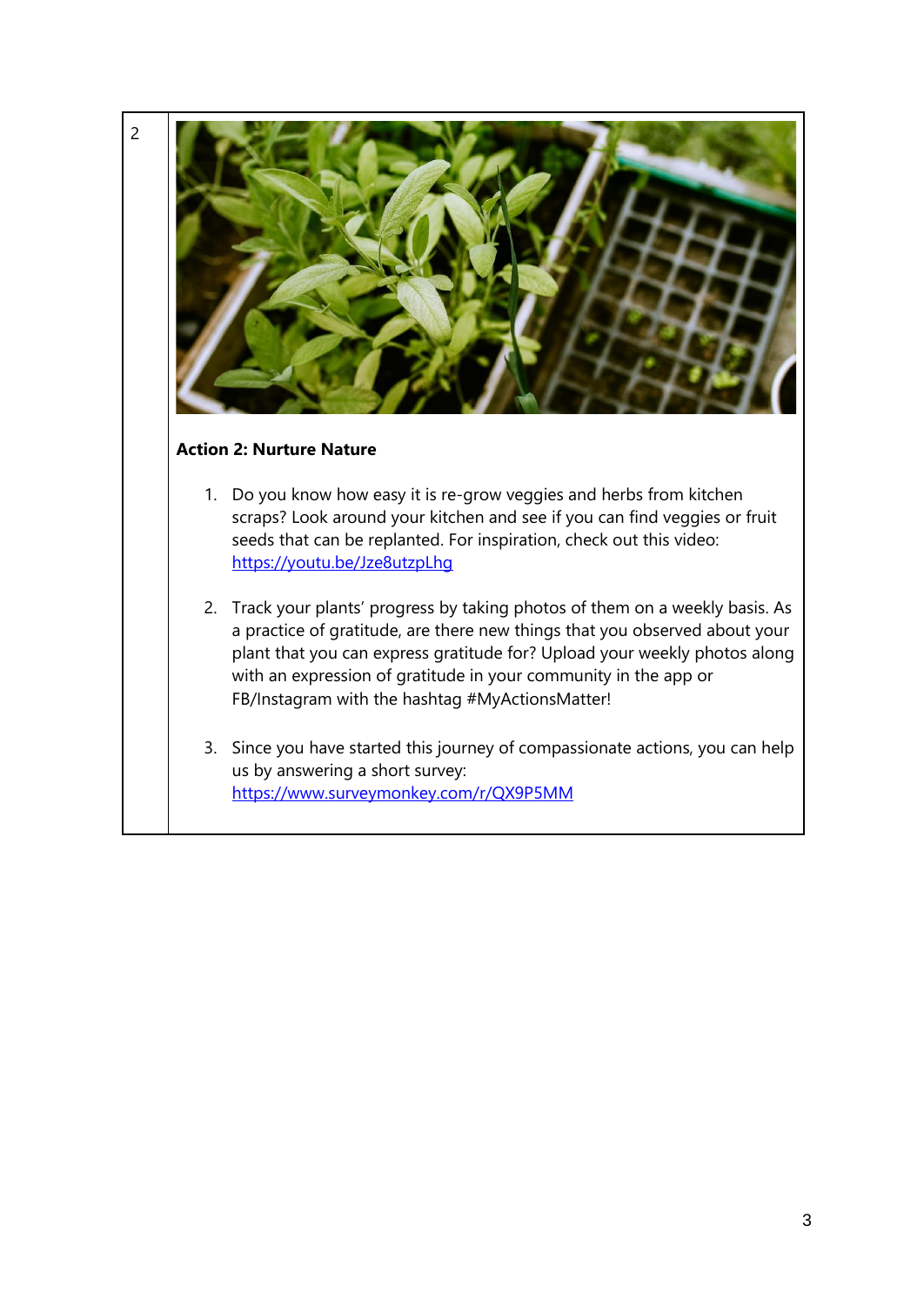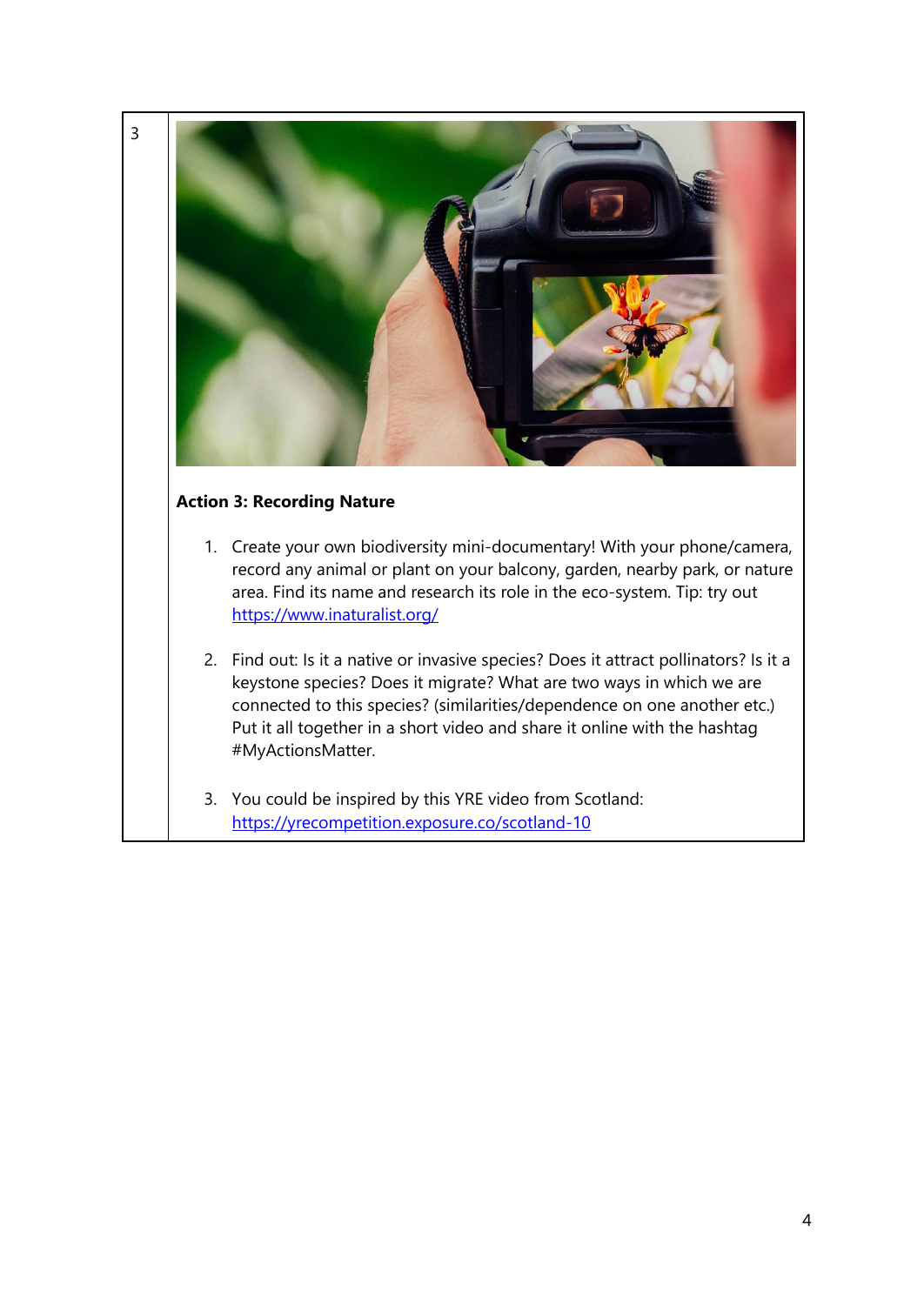

An endangered or threatened species is a species that is very likely to become extinct in the near future, either worldwide or in a particular area. Endangered species may be at risk due to factors such as habitat loss, poaching and invasive species.

- 1. Talk to your family or teachers about what animals that might be endangered in your region. If you are not sure, you can have a look here: <https://www.iucnredlist.org/>
- 2. Consider what would it feel like to be on the brink of extinction? Write one sentence that you would like to share if you were an animal about to be extinct? Share your feelings with friends and family. If you feel any sadness or despair, you may like to take a moment to take three deep breaths and pay attention to the sensations of your feet on the ground.

4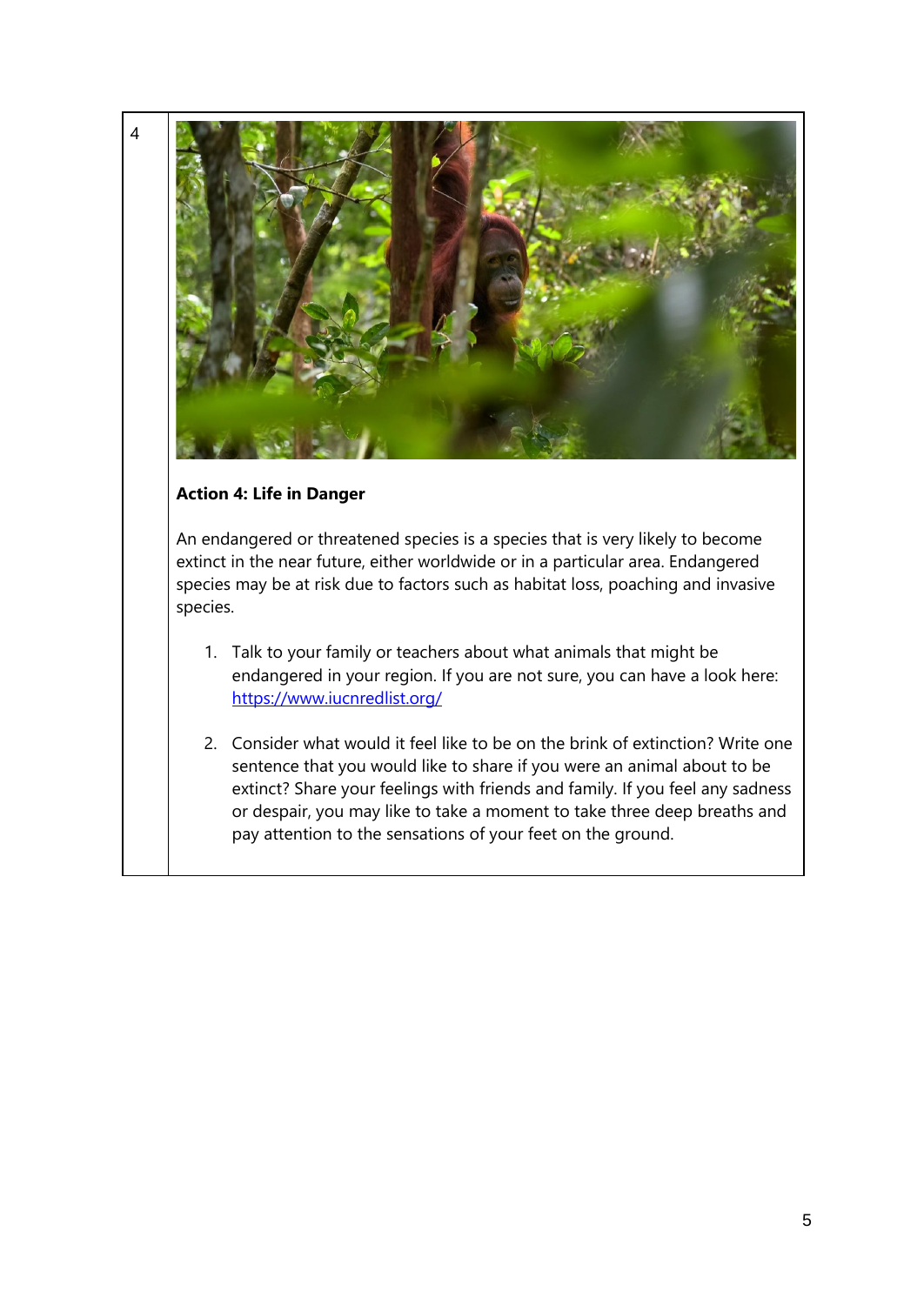

5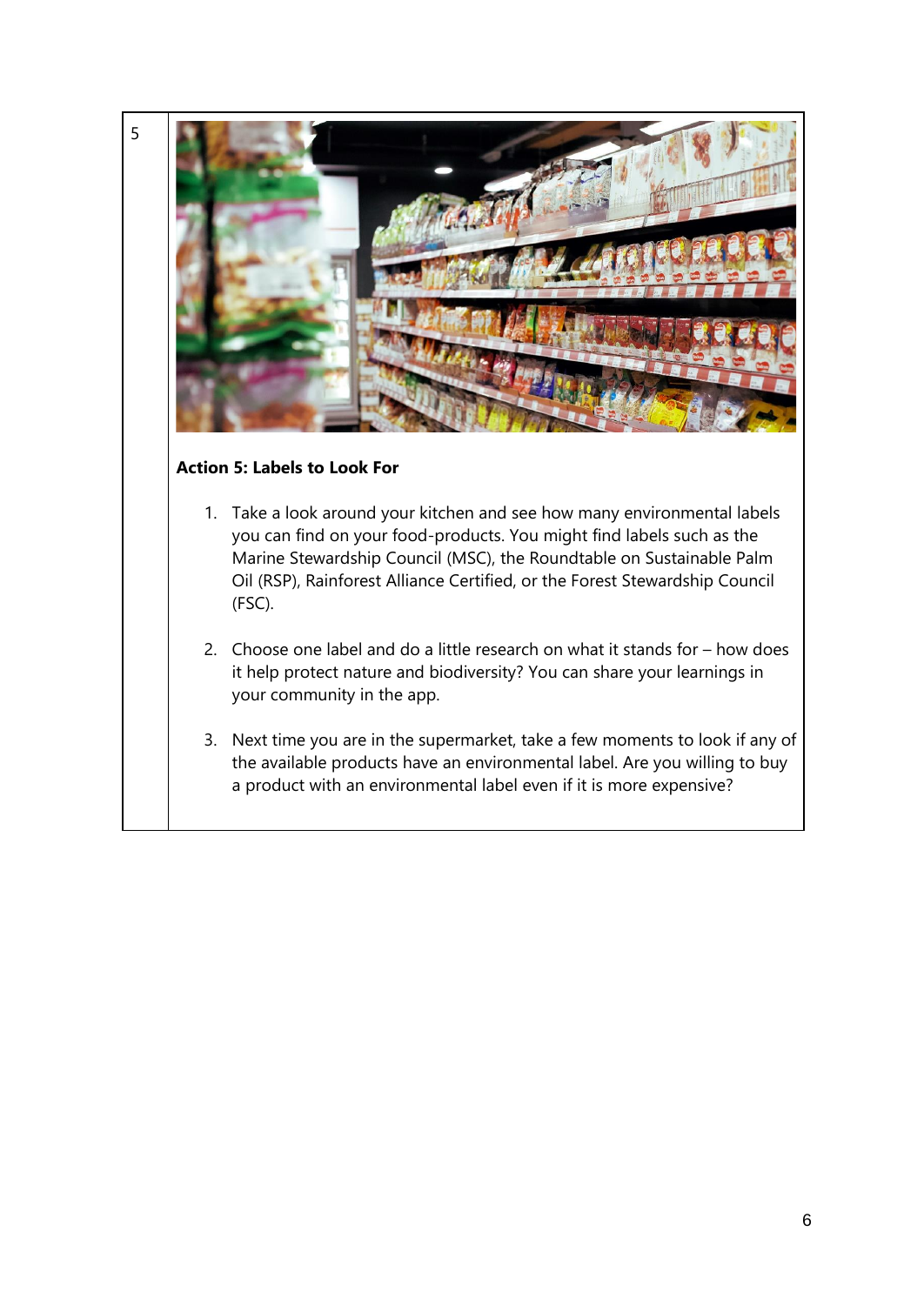